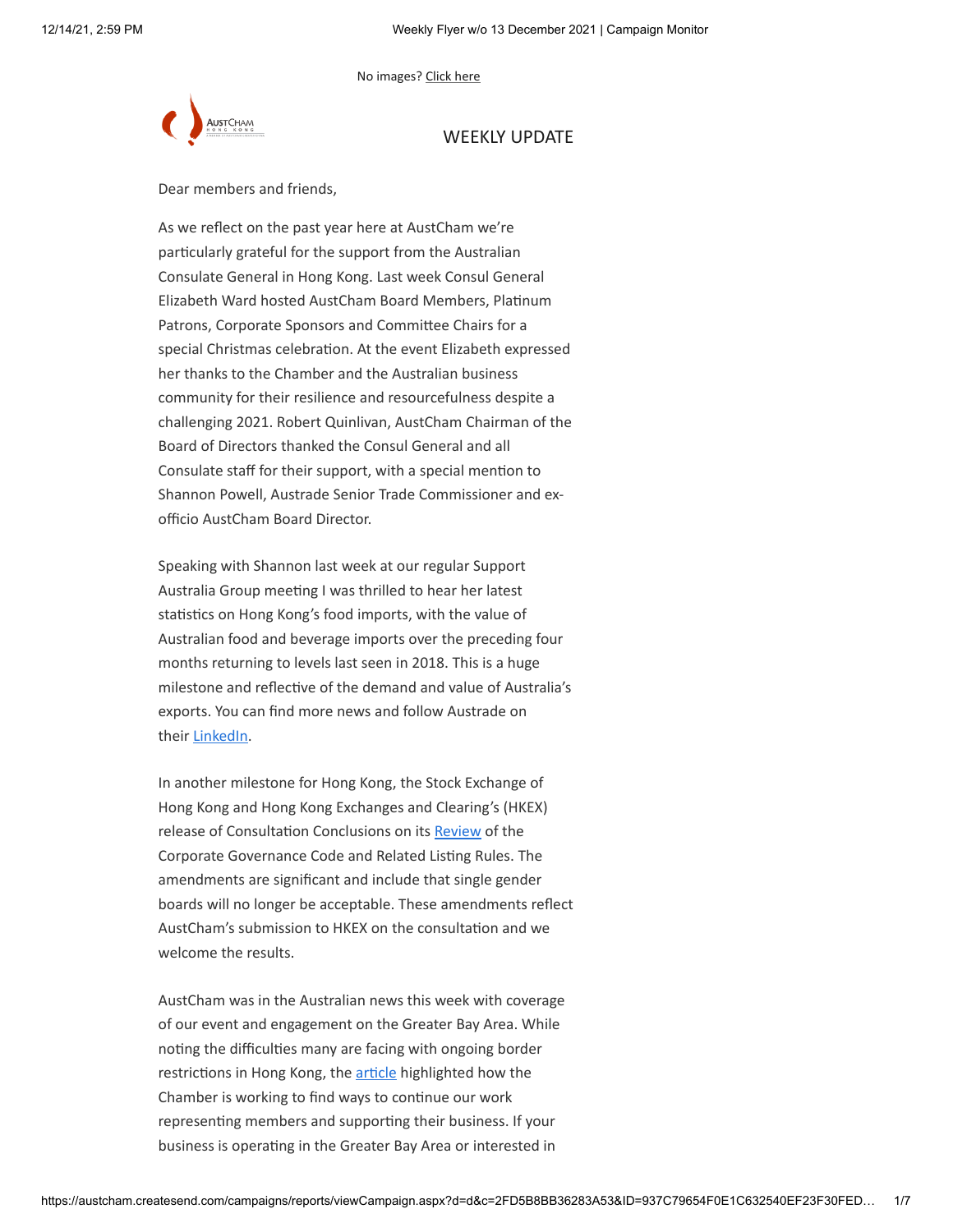exploring expansion I encourage you to join the GBA Committee to build your network and expertise.

In case you missed it, the [Hong Kong Health Code](https://theaustralianchamberofcommercehongkong.createsend1.com/t/d-i-adhiyul-l-t/) system opened for registration on December 10. The system will adopt a 'traffic light' system, reflecting that in place in Guangdong Province, with the system generating colour codes to identify their level of contact with Covid-19 cases. [SCMP](https://theaustralianchamberofcommercehongkong.createsend1.com/t/d-i-adhiyul-l-i/) reported an initial 187,000 people signing up to the app that will enable travel to mainland China, with reopening expected for business and other travelers after the December 19 Hong Kong Legislative Council elections. There are reports of approximately 1,000 persons per day being allowed entry with priority on business groups.

Back in Australia we're seeing the long-awaited re-opening of Queensland today to inter-state and international arrivals, with Western Australia's so-called 'hard border' set to reopen from February 5, 2022. While Covid-19 outbreaks continue to flare up across the country, the opportunity for many members to visit family and friends will be welcome.

In further positive news the pause on international student entry to Australia will be lifted from 15 December 2021, with fully vaccinated eligible visa holders, including students, able enter Australia without needing to apply for a travel exemption. Different States and Territory have own quarantine and testing requirements. Study Australia has a very useful page with *[latest info](https://theaustralianchamberofcommercehongkong.createsend1.com/t/d-i-adhiyul-l-d/)* on student arrivals.

Making the trip difficult on return to Hong Kong will be the continuing arrival restrictions for inbound travelers into Hong Kong, with ongoing implications for hotel quarantine. Along with more than 60 countries Australia remains in Group A (High-risk) classification with 21 days of compulsory hotel quarantine for vaccinated Hong Kong residents. We've had many members spend time in quarantine over the past year and have tips and networks we can offer. If you're going to be in quarantine during January/February – shout out to us! We're here to help support you during this difficult time.

Wishing you a productive and meaningful week,

#### **Stefanie Evennett**

Chief Executive AustCham Hong Kong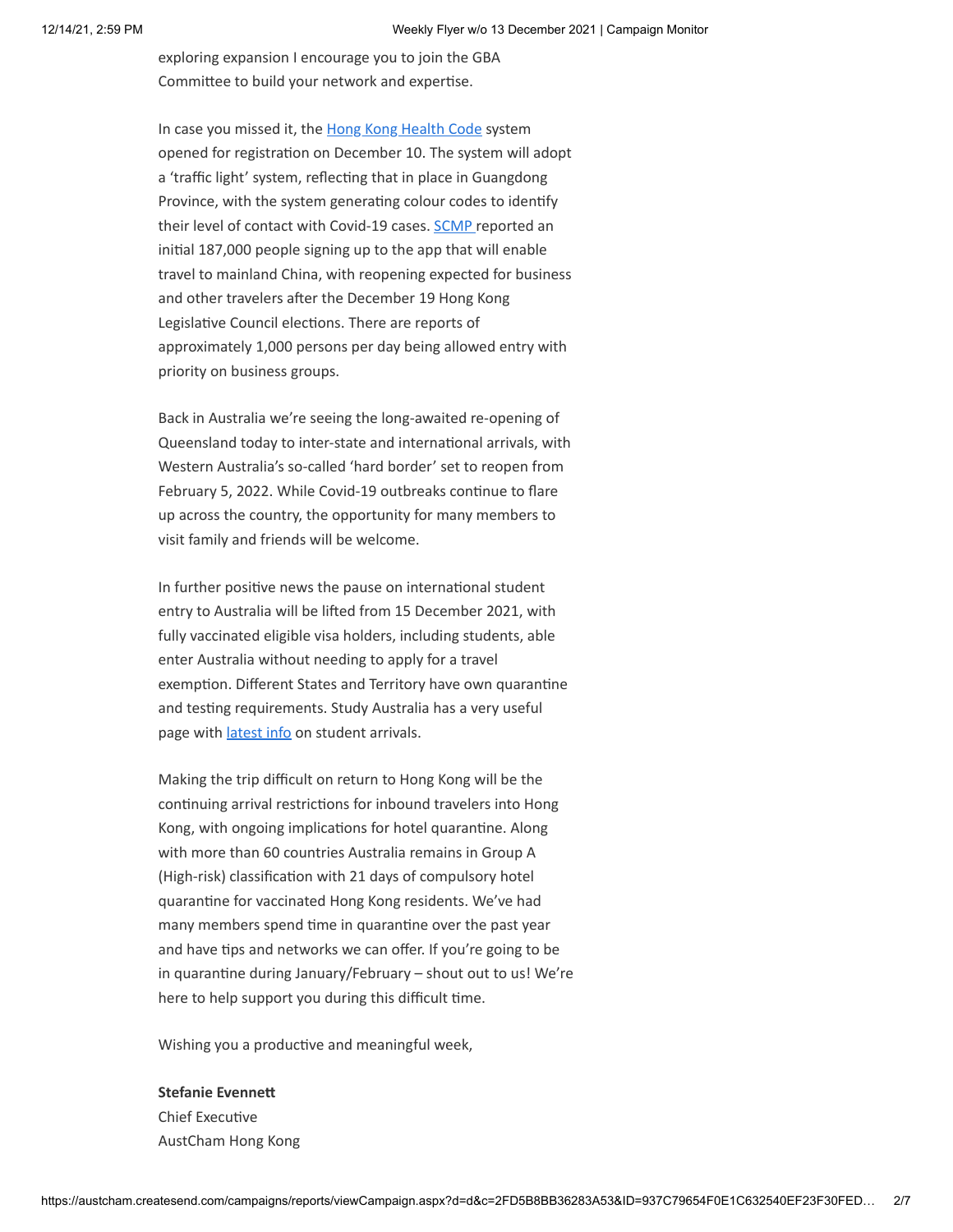**COMMITTEES SPOTLIGHT**

#### **Looking Back**

It was a busy week last week with Committees 'wrapping' up for 2021!

On Thursday 9 December, AustCham' s Construction, Property, and Infrastructure Committee (CPI) held a year-end celebratory breakfast, themed 'Rethink and Reset'. In his introductory remarks, Chair of CPI, Michael Camerlengo reflected on the year, noting active participation of members throughout another challenging 12 months. He also welcomed new faces joining the committee for 2022. Congratulations to Aino Kavantera, Senior Associate and Studio Leader at PMDL appointed as Vice Chair of the Committee. She joins Paul Scott and Paul Scroggie as Vice Chairs and Michael as Chair in the leadership team.

Later that evening, AustCham's Food, Beverage and Hospitality Committee hosted their last meeting for 2021, inviting guest speakers from the Altum group to talk about the future of the Cannabinoids industry. Hosted by our friends at the Grand Hyatt, the group learned about the origins of Cannabinoids, myth-busting popular beliefs and gaining insight about this growing industry in Hong Kong. Afterwards, conversations were continued in the Waterfall bar for some festive drinks.

Lastly, the Women in Business Network, in partnership with the Spanish Chamber and Girls Just Wanna Have Fund\$, hosted the last session of the Financial Wellness series at Macquarie's offices in One IFC. Themed as a 'Closing Party', the group celebrated the end of this incredible journey together in strengthening their knowledge and learning insights, as well as being part of a close-knit community of financially savvy individuals! It was a successful program, which we plan to run again in 2022. Congratulations to all the content organisers and participants!

#### **UPCOMING MEETINGS**

**TUES 14 DEC | 12.30pm-1.30pm | Finance, Legal & Tax Committee Meeting**

**FRI 17 DEC | 8.00am-9.00am | Women in Business Network Committee Meeting**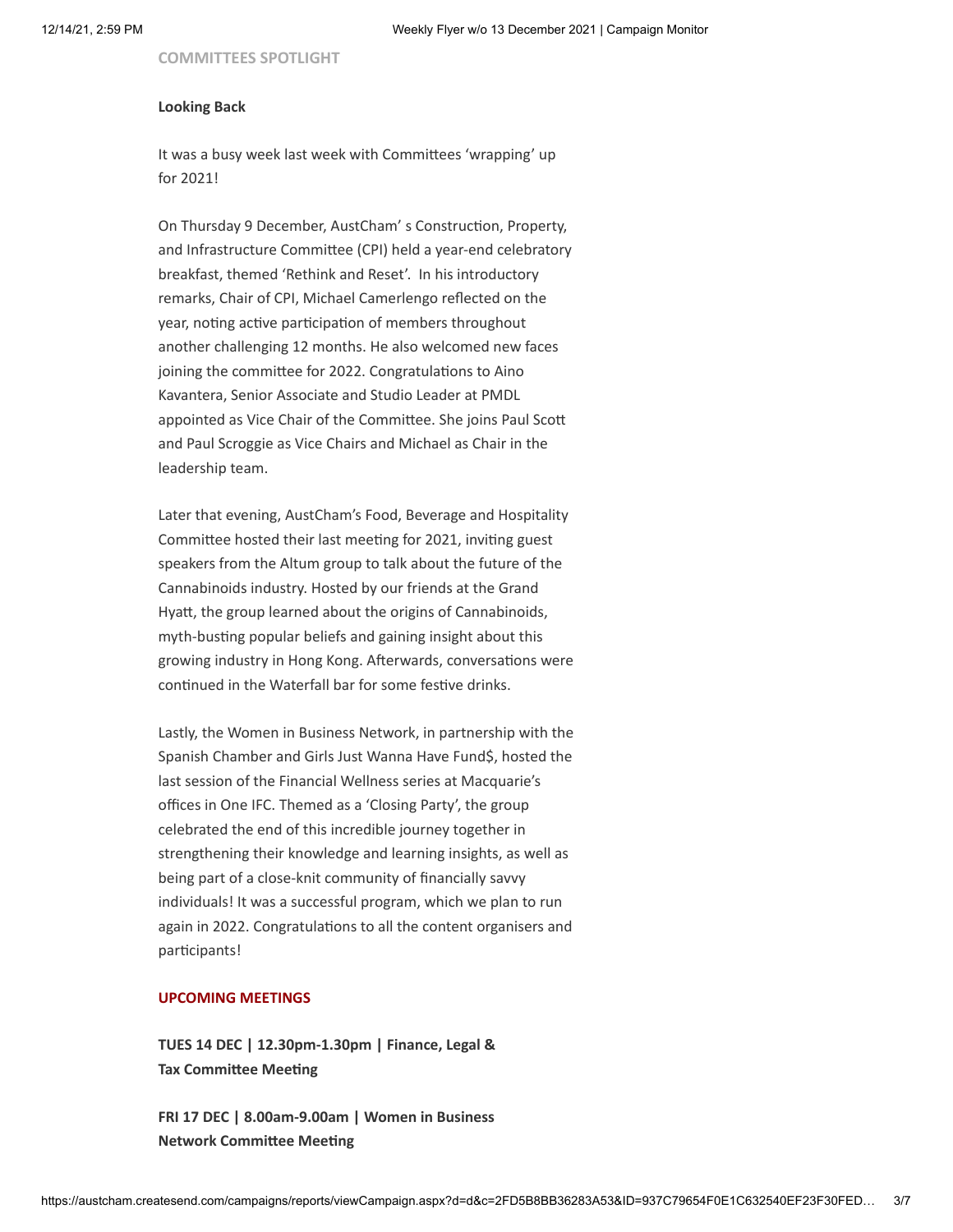The Chamber has active volunteer committees providing members with access to a network of industry peers, senior government and business decision makers, industry insights and briefings. Committees provide the opportunity to shape the public voice of the Chamber on business issues, and develop sector-specific events and activities. Committees meet regularly, typically monthly.

Membership of a Committee maximises the value of your AustCham membership. If you would like to be involved in a committee, please contact [Chloe Taylor](mailto:Chloe.Taylor@austcham.com.hk).

**UPCOMING EVENTS**

**AustCham Events:**

**SUN 23 JAN | IN-PERSON | [Australia Day Family BBQ](https://theaustralianchamberofcommercehongkong.createsend1.com/t/d-i-adhiyul-l-h/)**

**FRI 28 JAN| IN-PERSON | [Australia Day Lunch](https://theaustralianchamberofcommercehongkong.createsend1.com/t/d-i-adhiyul-l-k/)**

**Training & Professional Development:**

**OCT 2021 - SEPT 2022 | WEBINAR | ASFIMA Training Series [Season 2: Asia Financial Markets Explained](https://theaustralianchamberofcommercehongkong.createsend1.com/t/d-i-adhiyul-l-u/)**

### **AUSTCHAM EVENT INFORMATION**



### **Australia Day Family BBQ**

## **SUN 23 JAN | IN-PERSON | 11.00am - 4.00pm**

Join us for a true Aussie BBQ experience right here in Hong Kong. Hosted at an exclusive hidden courtyard location, Vibe at The Mira Hotel, this promises to be an afternoon of family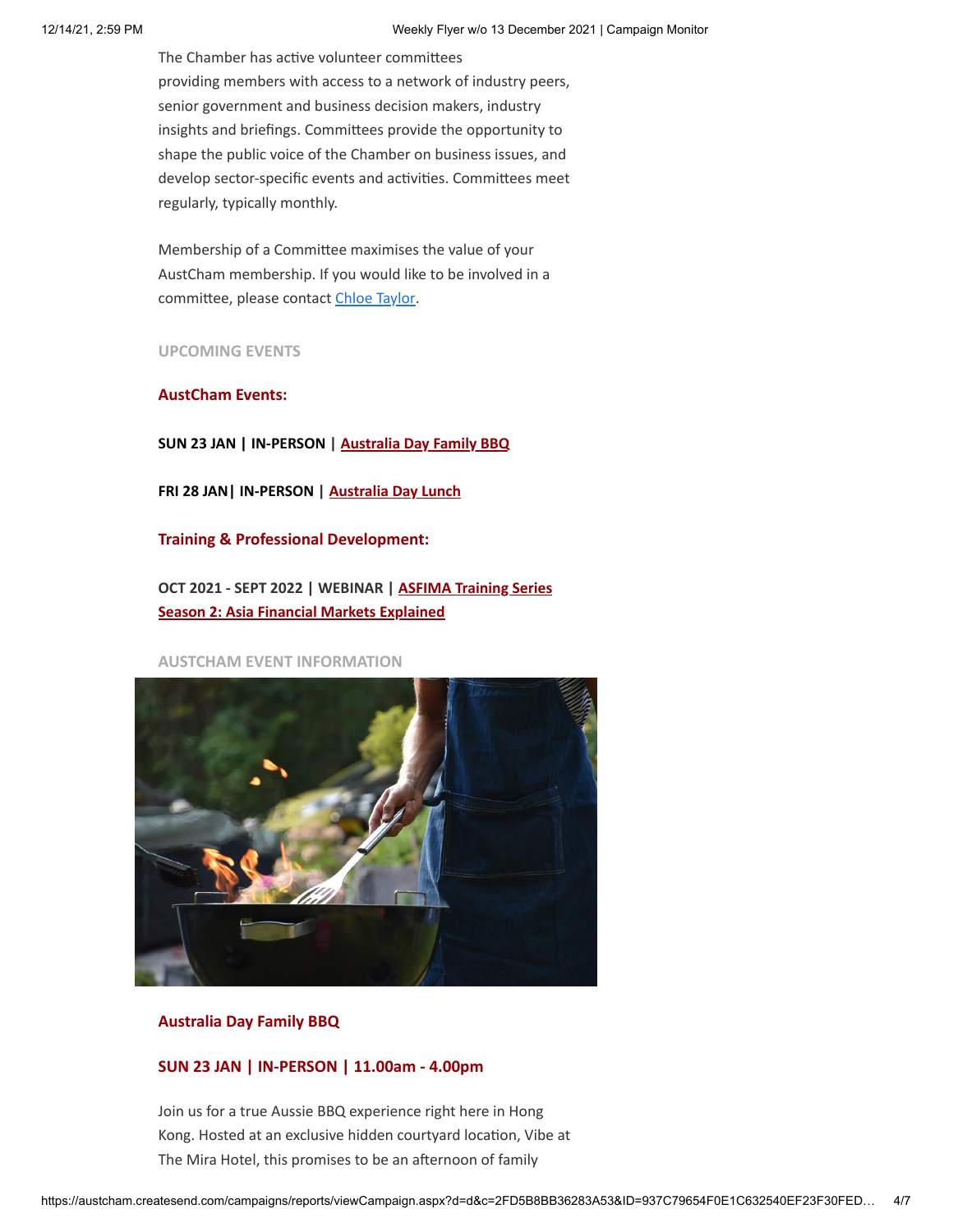entertainment, catching up with friends and enjoying the lead up to Australia Day.

Enjoy family activities including face painting and a special visit by Hong Kong's very own, Big Koala!

Ticket pricing includes food and entertainment only - menu can be found [here](https://theaustralianchamberofcommercehongkong.createsend1.com/t/d-i-adhiyul-l-b/).

[Sponsorship opportunities are available - contact](mailto:lavinia.smith@austcham.com.hk?subject=Aussie%20BBQ%20Sponsorship) AustCham Events for details.

## **[REGISTER HERE](https://theaustralianchamberofcommercehongkong.createsend1.com/t/d-i-adhiyul-l-n/)**



## **Australia Day Lunch 2022**

## **FRI 28 JAN | IN-PERSON | 12.00pm - 3.00pm**

The Australian Chamber of Commerce in Hong Kong is pleased to present the Australia Day Lunch 2022.

Australia Day is the official national day of Australia. Celebrated annually on 26 January, it is the day to reflect on what it means to be Australian, to celebrate contemporary Australia and to acknowledge our history.

As an Australian business association, AustCham Hong Kong recognises the importance of Australia Day to our community by hosting an annual luncheon with invited speakers giving an address to our predominately corporate audience.

In 2022 we aim to create an event that celebrates the diverse and unique Australian experiences of Hong Kong people, as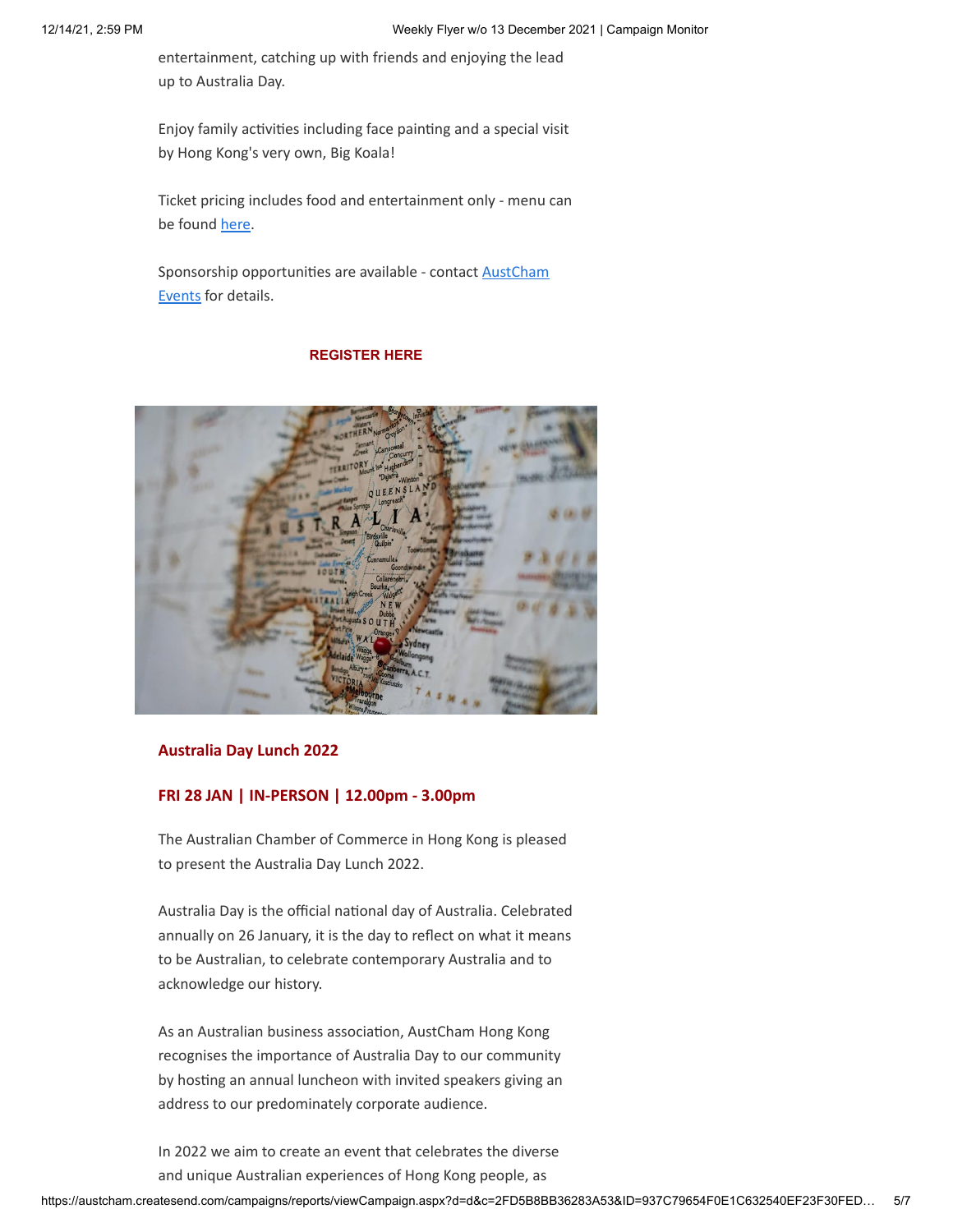well as celebrate the impact and importance of the relationship between Australia and Hong Kong. The theme for the event is - **My Hong Kong-Australia Story**.

We are delighted to invite you to join the Australia Day Lunch on January 28th from 12pm till 3pm at the JW Marriott Hotel.

The spectacular lunch will feature live performances, keynote speakers and a panel as well as a three course meal and freeflow drinks.

Sponsorship opportunities: [here](https://theaustralianchamberofcommercehongkong.createsend1.com/t/d-i-adhiyul-l-x/).

To find out how to book a table, please reach out to: [sponsorships@austcham.com.hk](mailto:sponsorship@austcham.com%20;%20lavinia.smith@austcham.com%20;%20stefanie.evennett@austcham.com.hk?subject=Sponsorships%20%2F%20AustCham%20Australia%20Day%20Lunch%202022&body=I%27m%20interested%20in%20becoming%20a%20Sponsor%20for%20the%20Australia%20Day%20Lunch%202022!%0A%0AAustCham%20Member%3A%20YES%20%2F%20NO%0ACompany%20Name%3A%0A%0A)

# **[REGISTER HERE](https://theaustralianchamberofcommercehongkong.createsend1.com/t/d-i-adhiyul-l-m/)**

# **TRAINING & DEVELOPMENT EVENT INFORMATION**



# **ASFIMA Training Series Season 2: Asia Financial Markets Explained**

## **OCT 2021 - SEPT 2022 | WEBINAR | 6.30pm- 8.30pm HKT**

Following the highly successful pilot ASIFMA Training Series [with more than 450 registrants from over 90 fi](https://theaustralianchamberofcommercehongkong.createsend1.com/t/d-i-adhiyul-l-q/)rms and supported by 17 Partner Organisations, we are excited to bring to you our Training Series **Season 2**!

- Series of monthly interactive training sessions on key emerging topics relevant to the Asian financial industry
- Delivered by expert trainers from our network of leading Financial Institutions. Participants will be confident they are learning from a source accredited by the industry
- Aimed at getting junior and intermediate professionals up to speed on emerging areas in financial markets within Asia.